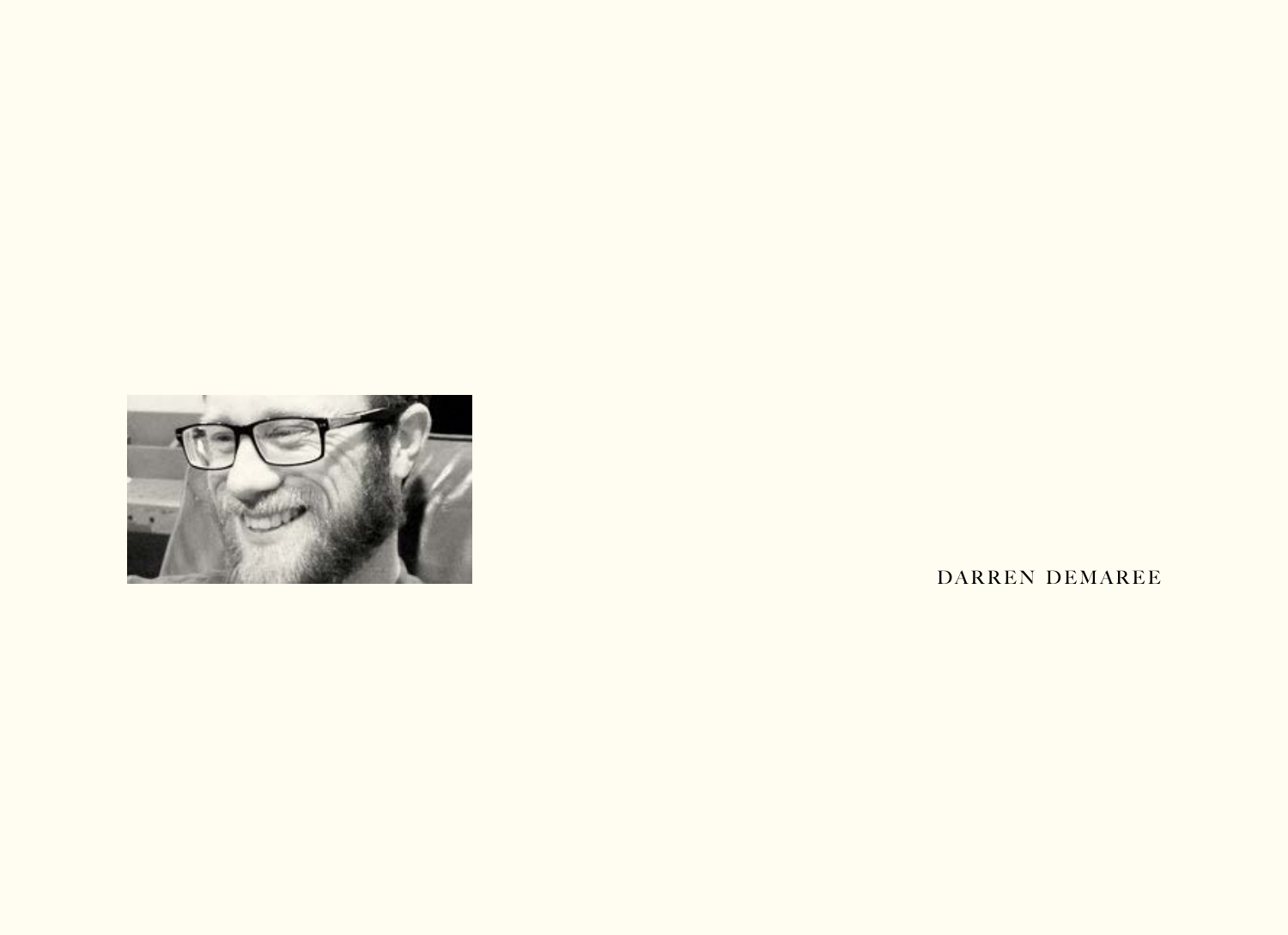## All the Birds are Leaving  $\#73$

Without any tangle

above the sub-atomic level, we are only

collisions to each other

& a short tenderness, enough to allow hope

before we separate

into two leavings & no staying.

I understand this

& it means nothing to me. Come here, please.

**DEMAREE**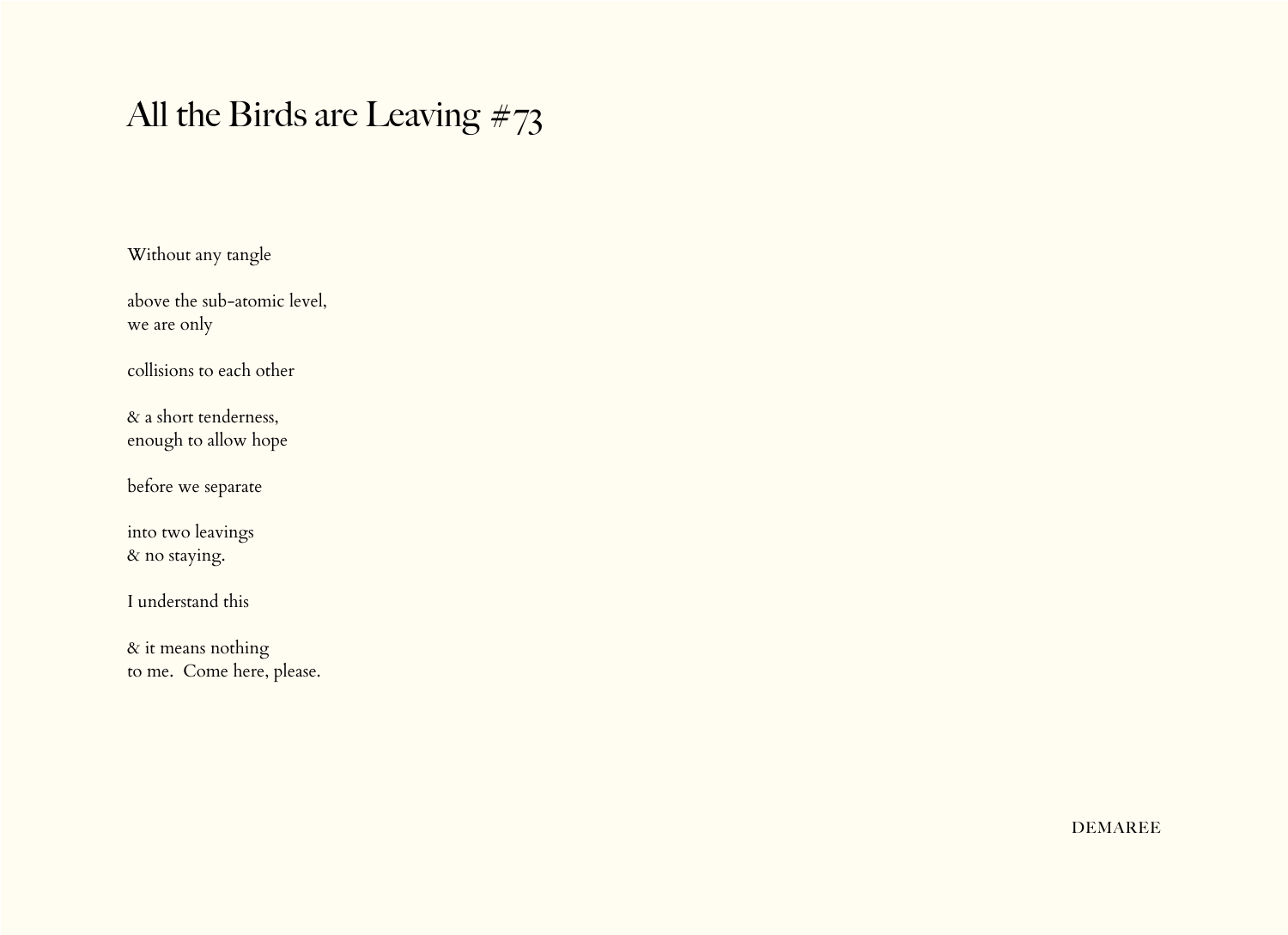## All the Birds are Leaving #74

Blinking to the sparrow's song will not give you the rhythm to do more than miss half

of everything, but then again, to be constantly serenaded & surprised all the time,

could be held correctly as gift or as panic. Could you, just once, pay attention

to nature without wanting to be part of it? Every surface sleeps with the images

& notes of simple beauty, a song un-interrupted by words that will always feel like salvation

because this singer will not be able to color the damning with a narrative.

**DEMAREE**